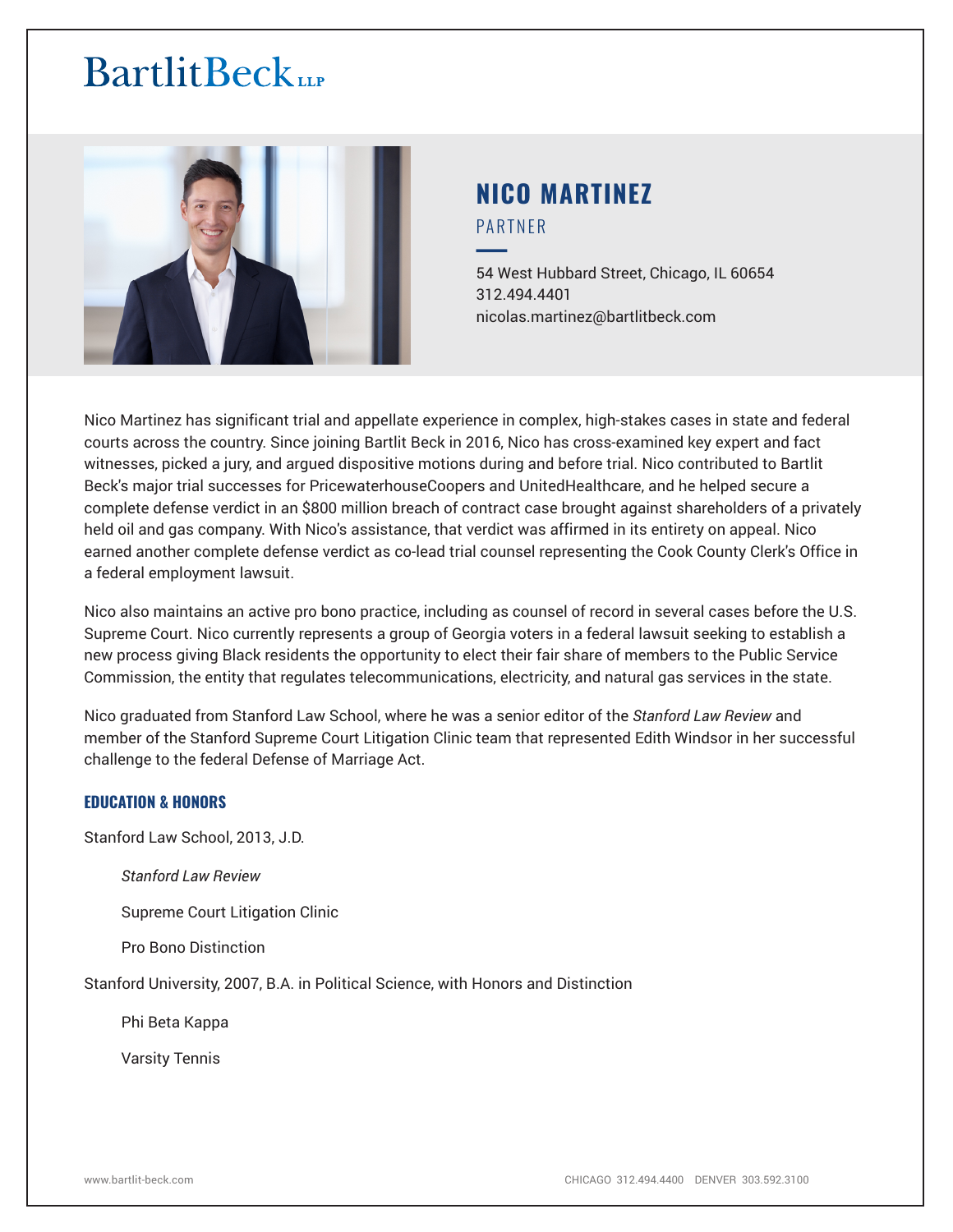NICO MARTINEZ

# **CLERKSHIPS**

Honorable Mariano-Florentino Cuéllar, Supreme Court of California, 2015-2016

Honorable Lucy H. Koh, United States District Court for the Northern District of California, 2014-2015

Honorable John T. Noonan, Jr., United States Court of Appeals for the Ninth Circuit, 2013-2014

#### **GOVERNMENT SERVICE**

Legislative Correspondent, Honorable Harry M. Reid, United States Senate, 2007-2008

# **AWARDS & RECOGNITION**

Benchmark Litigation 40 & Under Hot List

# **ADMISSIONS**

California

Illinois

United States Supreme Court

United States Court of Appeals for the Seventh Circuit

United States Court of Appeals for the Ninth Circuit

United States District Court for the Northern District of Illinois

# **REPRESENTATIVE MATTERS**

#### *Allianz Structured Alpha Funds Litigation* (S.D.N.Y. 2020-22)

Lead counsel for several major institutional investors who collectively lost billions of dollars when the Structured Alpha hedge funds managed by Allianz Global Investors U.S. collapsed in March 2020. Bartlit Beck also served as co-liaison counsel for a group of twenty plaintiffs for purposes of coordinating discovery with Allianz. The cases filed by our clients were settled on confidential terms.

# **CASES TRIED**

#### *Sunrise Hospital System v. Sierra Health Services* (JAMS 2019)

Trial counsel for UnitedHealthcare's affiliate, Sierra, in an arbitration initiated by HCA Healthcare's affiliate, Sunrise, alleging underpayments for medical services. Case resolved on confidential terms.

#### *Grynberg v. Grynberg* (District Court, Arapahoe County, Colorado 2019)

Trial counsel for defendants in bench trial involving equitable claims for unjust enrichment and quantum meruit brought by the founder of a group of privately held oil and gas companies, including claims for compensation for services and assets previously provided to the companies. Plaintiff sought \$400 million in compensation at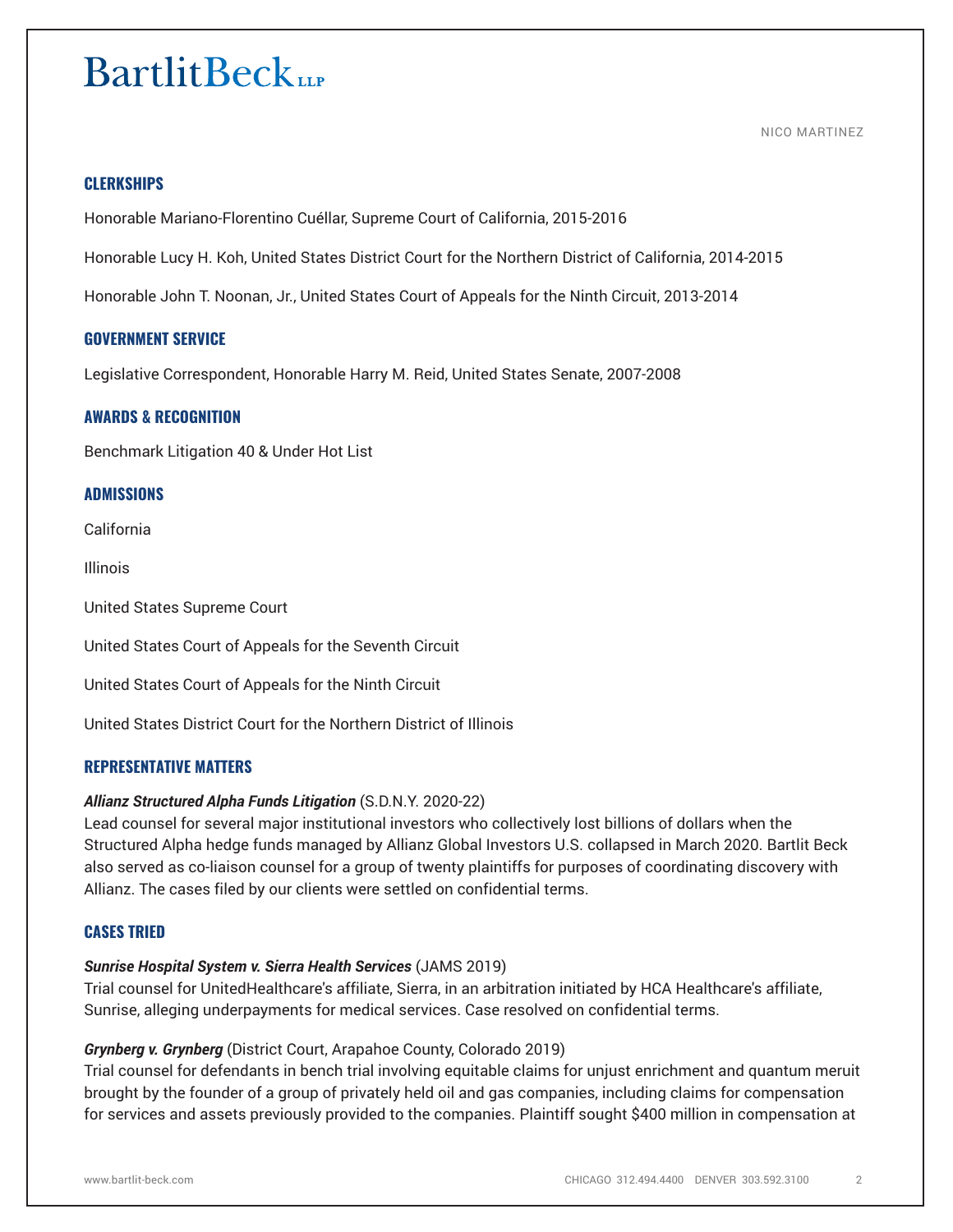NICO MARTINEZ

trial. Won a complete defense verdict, which the Colorado Court of Appeals affirmed in its entirety.

# *Burroughs v. Cook County Clerk's Office* (N.D. Ill. 2019)

Co-lead trial counsel for the defendants in lawsuit brought under the Americans with Disabilities Act. Obtained a full defense verdict following a four-day jury trial.

# *Gadeco, LLC v. Grynberg* (District Court, Arapahoe County, Colorado 2019)

Trial counsel for defendants in jury trial involving claims for breach of contract and breach of fiduciary duty brought by the founder of a group of privately held oil and gas companies against the shareholders and board members following his removal as President and Chairman. Plaintiff sought injunctive relief and \$800 million in damages at trial. Won a complete defense verdict, which the Colorado Court of Appeals affirmed in its entirety.

# *FDIC & Colonial BancGroup v. PwC* (M.D. Ala. 2017-18)

Defended PwC against Colonial Bank and the FDIC in a suit filed after the collapse of PwC's audit client Colonial Bank. Colonial Bank sought several hundred million dollars in damages. The FDIC sought over \$2 billion in actual damages, plus unspecified punitive damages. Following a bench trial on liability, the court ruled for PwC on the entirety of Colonial Bank's claim. The court ruled against PwC on some of the FDIC's claims and in favor of PwC on others. The court also ruled in favor of PwC on the FDIC's request for punitive damages. Following a bench trial on damages, the court awarded the FDIC \$625 million. Before judgment was entered, and while post-trial motions were pending, the parties settled the case for \$335 million. One member of the FDIC's board of directors publicly dissented from the settlement because it did not contain an acknowledgment of liability by PwC.

# **PRO BONO CASES**

# *Rose et al. v. Raffensperger* (N.D. Ga. 2020-22)

Trial counsel for plaintiffs in a voter discrimination lawsuit challenging the at-large method of electing members to Georgia's Public Service Commission, the entity that regulates telecommunications, electricity, and natural gas services in the state. The lawsuit, brought under the federal Voting Rights Act of 1965, seeks to establish a new process that gives Black voters in Georgia the opportunity to elect their fair share of commissioners.

# *Parker v. Ritz et al.* (S.D. Ill. 2021-22)

Trial counsel for Illinois inmate who brought a section 1983 lawsuit based on deliberate indifference to his serious medical needs.

# *Lieu et al. v. FEC* (U.S. Supreme Court 2020)

Counsel of record for campaign finance legal scholars as *amici curiae* supporting petitioners in case that sought to uphold congressional limits on contributions to super PACs.

# *Fogleman v. Mississippi* (U.S. Supreme Court 2020)

Counsel of record for Mississippi inmate who sought certiorari in case presenting the question whether the Sixth Amendment requires a jury to make any factual finding that increases a criminal defendant's mandatory minimum sentence by automatically restricting his eligibility for parole.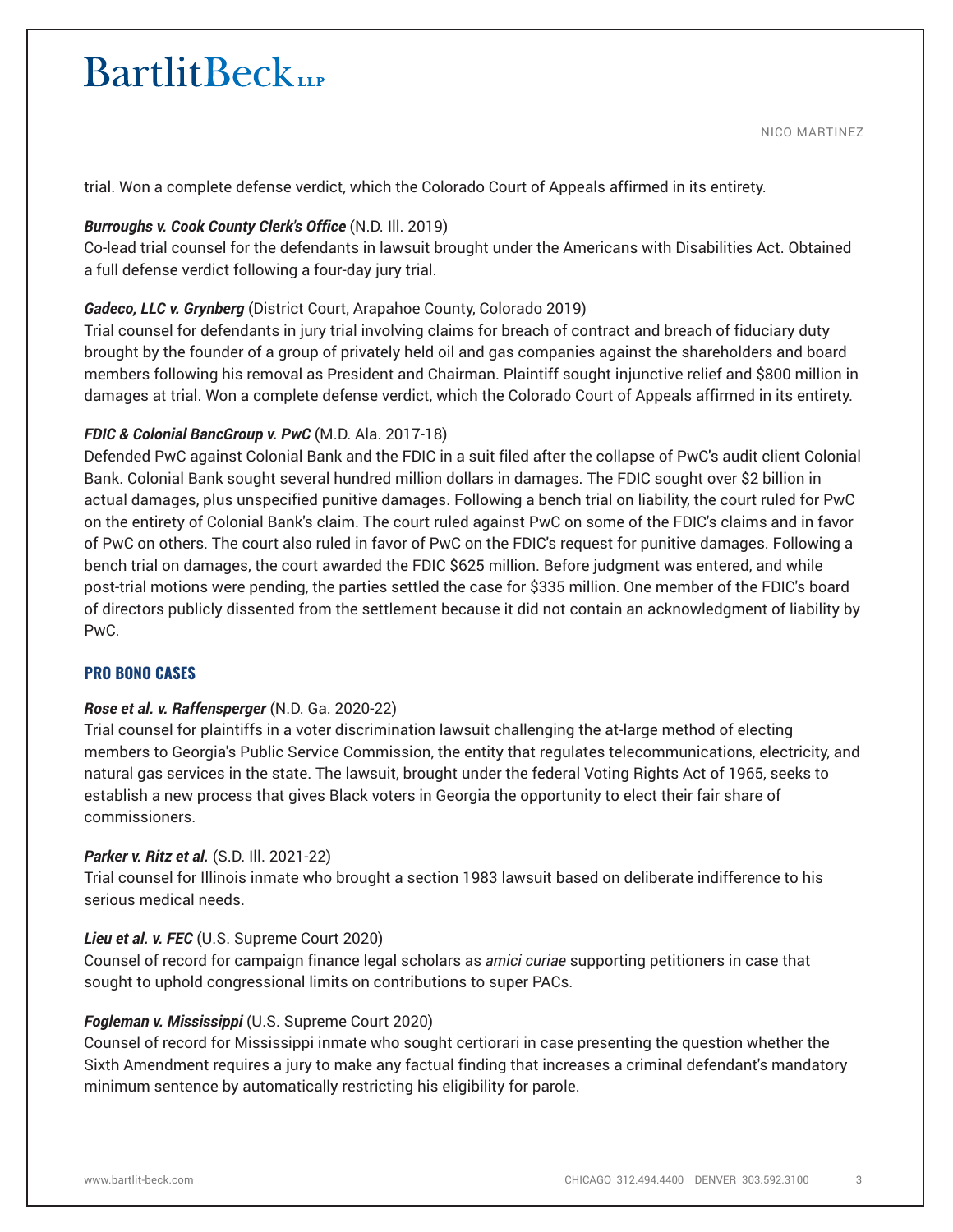NICO MARTINEZ

### *Jordan v. Texas* (U.S. Supreme Court 2019)

Counsel of record for Texas inmate who sought certiorari in case presenting the question whether the Sixth Amendment demands relief when a criminal defendant swears that he instructed his lawyer to file an appeal, no notice of appeal was timely filed, and the lawyer cannot now remember being asked to do so.

### *Grant v. Chamberlain et al.* (N.D. Ill. 2018-20)

Trial counsel for Illinois inmate who brought a section 1983 lawsuit based on deliberate indifference to his serious medical needs. Case resolved on confidential terms.

#### *Perkins v. Williams et al.* (N.D. Ill. 2018)

Trial counsel for Illinois inmate who brought a section 1983 lawsuit based on unconstitutional conditions of confinement. Case resolved on confidential terms.

#### *Thompson v. Vidurria et al.* (U.S. Court of Appeals, Ninth Circuit 2017-18)

Appellate counsel for California inmate who brought a section 1983 lawsuit based on deliberate indifference to his serious medical needs. Case resolved on confidential terms.

# **ACKNOWLEDGEMENTS, PRESENTATIONS, AND PUBLICATIONS**

#### **ACKNOWLEDGEMENTS**

*The American Lawyer* Interviews Nico Martinez About Bartlit Beck's Unique Model and Success at Trial

# **BIG WINS**

Bartlit Beck Wins Two Large Trials In Denver 06.15.2019

#### **NEWS**

Bartlit Beck Sues Allianz and Aon Over Collapse of Structured Alpha Hedge Funds 09.22.2020

Bartlit Beck Files Voter Discrimination Lawsuit in Georgia 07.14.2020

*The American Lawye*r Profiles Bartlit Beck's Unique Model and Success at Trial 12.06.2018

# **PUBLICATIONS**

*Pinching the President's Prosecutorial Prerogative: Can Congress Use Its Purse Power to Block Khalid Sheikh Mohammed's Transfer to the United States? 64 Stan. L. Rev. 1469*, 2012